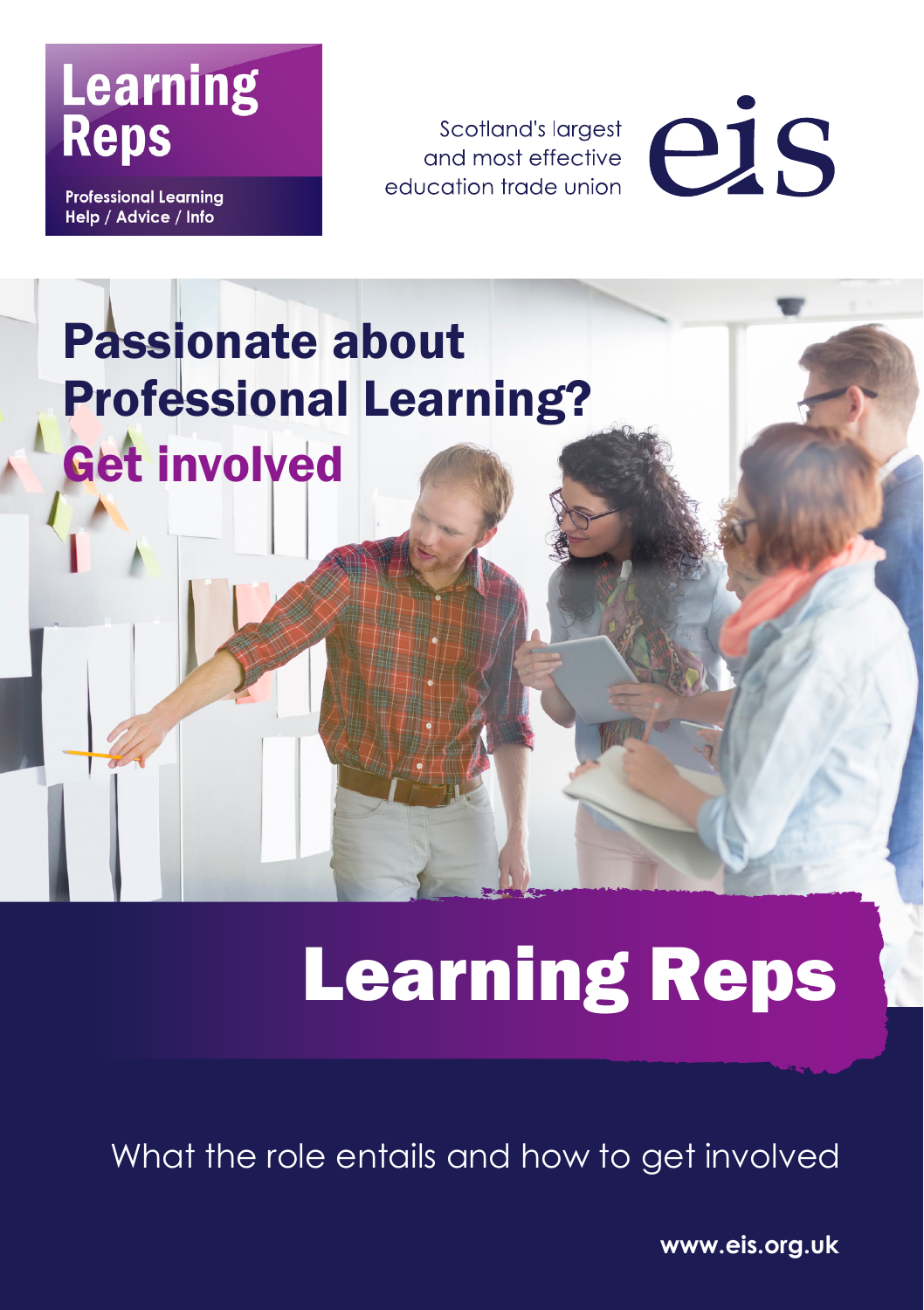### Do you feel strongly about access to interesting, relevant, high quality professional learning?

### If so becoming an EIS Learning Rep could be an opportunity for you.

#### The role of EIS Learning Reps

Professional learning is an entitlement for all teachers and lecturers.

The primary role of the EIS Learning Rep is to engage with and support members on professional learning issues, as well as to take forward the professional learning agenda in the workplace.

EIS Learning Reps either work within their own Local Authority area, or within their own further education establishment, sometimes on a multi-campus basis.

EIS Learning Reps are not required to undertake casework or represent members. They are approved by their Local Associations or Branch, receive training to undertake their role, and are required to adhere to the policies, rules and regulations of the EIS. They are covered by the Employment Act 2002 and receive time off to carry out their role.

Becoming an EIS Learning Rep is a great way to get involved in your union and to take a key role in supporting fellow EIS members.

It is our objective to have LRs in each EIS Local Association and in each FE Branch.

#### Raising the profile of professional learning

EIS Learning Reps play an active role in ensuring a high profile for the professional learning agenda within educational establishments. They do this by:

- Advocating for and promoting professional learning opportunities as an entitlement for all teachers and FE lecturers
- Working in partnership with local authorities and other professional learning providers to ensure high quality, relevant learning opportunities that are accessible to all

#### Supporting colleagues with professional learning issues

EIS Learning Reps provide a valued service to members by:

- Offering personalised information, confidential advice and support about professional learning- by email, phone or in person
- Supporting them with both personal and professional learning, including requirements for Professional Update and Professional Review and Development
- Sharing information about local and national professional learning events and opportunities.

#### Training of EIS Learning Reps

All EIS Learning Reps are supported with training to ensure they have the confidence and skills to undertake the role. The training involves:

- A 6-week introductory online course through City of Glasgow College; and
- A 12-week online postgraduate module through the University of the West of Scotland
- Access to an experienced EIS Learning Rep as a mentor.

#### What are the benefits of becoming an EIS Learning Rep?

Once EIS Learning Reps are trained, they are supported in a range of ways. These include:

- Dedicated time to carry out the role
- Guidance and support from a full time EIS Professional Learning Co-ordinator
- Access to the LR Handbook, and a secure online forum where EIS Learning Reps can share ideas and information
- Regular networking opportunities with other EIS Learning Reps
- A range of print products to support you in your role- business cards, posters, leaflets etc.
- The opportunity to extend their own professional learning to the highest standard.

• Co-delivering professional learning events with local and national partners.